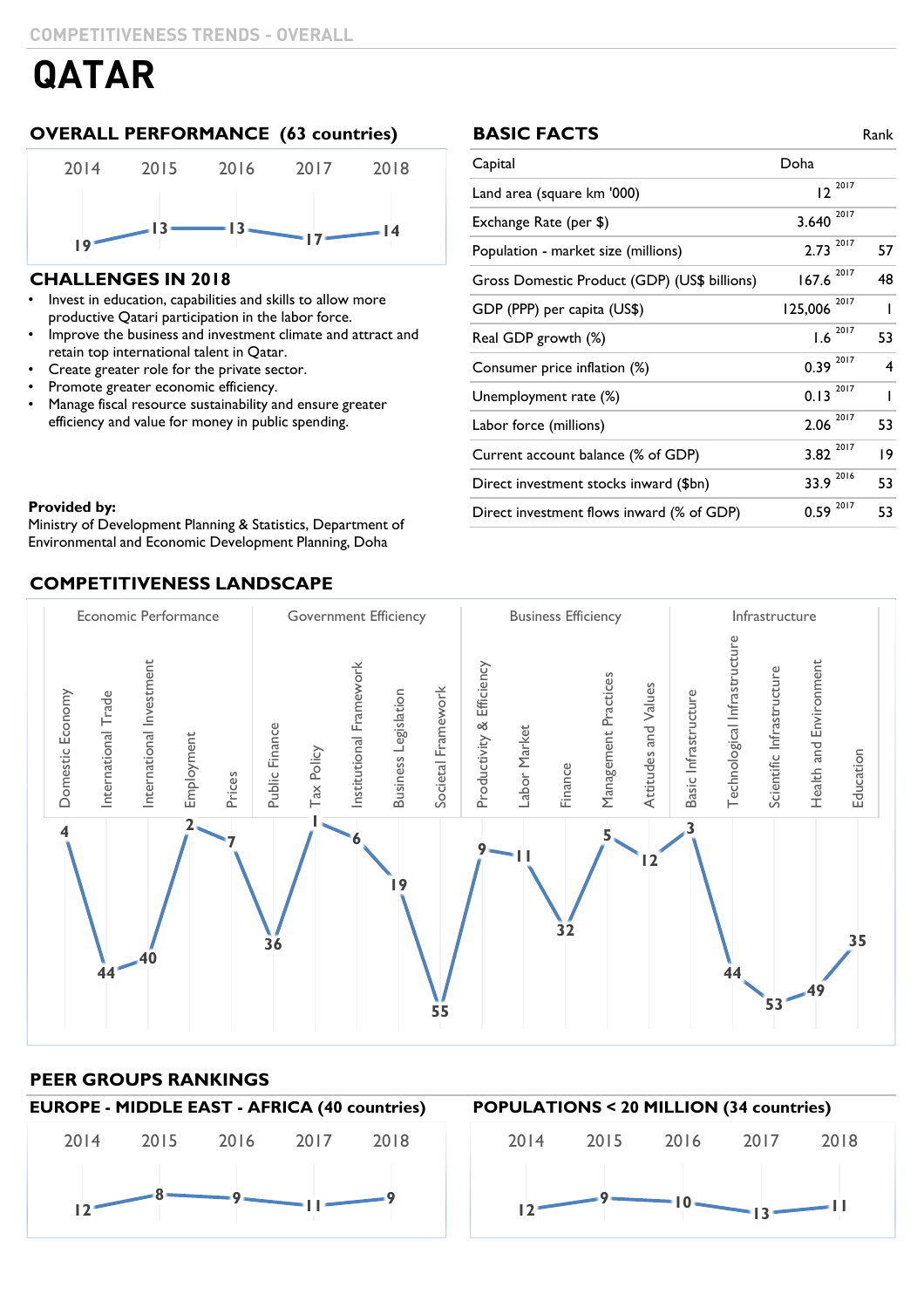# **COMPETITIVENESS EVOLUTION**

The criteria below highlight the 15 biggest Improvements and the 15 biggest Declines in the overall performance of the economy. They are determined by the largest percentage changes in the value of each criterion from one yearbook to the next.

|                                              | <b>WCY</b> | <b>WCY</b> |                                                    | <b>WCY</b> | <b>WCY</b> |
|----------------------------------------------|------------|------------|----------------------------------------------------|------------|------------|
| <b>IMPROVEMENTS</b>                          | 2017       | 2018       | <b>DECLINES</b>                                    | 2017       | 2018       |
| 1.2.02 Current account balance               | $-2.22$    | 3.82       | 1.1.18 Gross fixed capital formation - real growth | 1.27       | $-5.00$    |
| 2.3.08 Exchange rate stability               | 0.085      | 0.009      | 2.3.07 Foreign currency reserves per capita        | 13,762     | 5,510      |
| 1.5.01 Consumer price inflation              | 2.66       | 0.39       | 4.1.08 Population - growth                         | 7.56       | 4.09       |
| 4.3.18 Number of patents in force            | 3.0        | 5.4        | 4.4.11 Energy intensity                            | 90         | 119        |
| 1.1.15 Real GDP growth per capita            | $-4.95$    | $-2.39$    | 1.5.06 Gasoline prices                             | 0.35       | 0.46       |
| 4.3.19 Value added of KTI industries         | 13.6       | 20.5       | 1.1.14 Real GDP growth                             | 2.2        | 1.6        |
| 4.4.01 Total health expenditure              | 2.2        | 3.1        | 4.3.16 Patent applications per capita              | 7.11       | 5.42       |
| 2.1.02 Government budget surplus/deficit (%) | $-8.74$    | $-5.80$    | 4.2.01 Investment in Telecommunications            | 0.30       | 0.24       |
| 2.2.01 Collected total tax revenues          | 8.12       | 5.43       | 3.3.11 Stock market capitalization (%)             | 96.23      | 77.37      |
| 4.5.01 Total public expenditure on education | 3.3        | 4.0        | 2.1.04 Total general government debt (%)           | 47.60      | 53.55      |
| 1.2.08 Exports of goods (\$bn)               | 57.59      | 67.28      | 2.5.03 Homicide                                    | 7.2        | 8.1        |
| 4.2.02 Mobile Broadband subscribers          | 58.1       | 67.6       | 2.5.05 Risk of political instability               | 8.20       | 7.20       |
| 1.2.25 Tourism receipts                      | 3.06       | 3.55       | 1.1.09 Gross fixed capital formation (%)           | 44.1       | 39.3       |
| 4.2.06 Computers per capita                  | 359        | 415        | 3.1.10 Use of digital tools and technologies       | 6.87       | 6.16       |
| 4.2.09 Internet bandwidth speed              | 11.9       | 13.7       | 4.5.05 Pupil-teacher ratio (secondary education)   | 9.70       | 10.69      |

# **KEY ATTRACTIVENESS INDICATORS**

From a list of 15 indicators, respondents of the Executive Opinion Survey were asked to select 5 that they perceived as the key attractiveness factors of their economy. The chart shows the percentage of responses per indicator from the highest number of responses to the lowest.

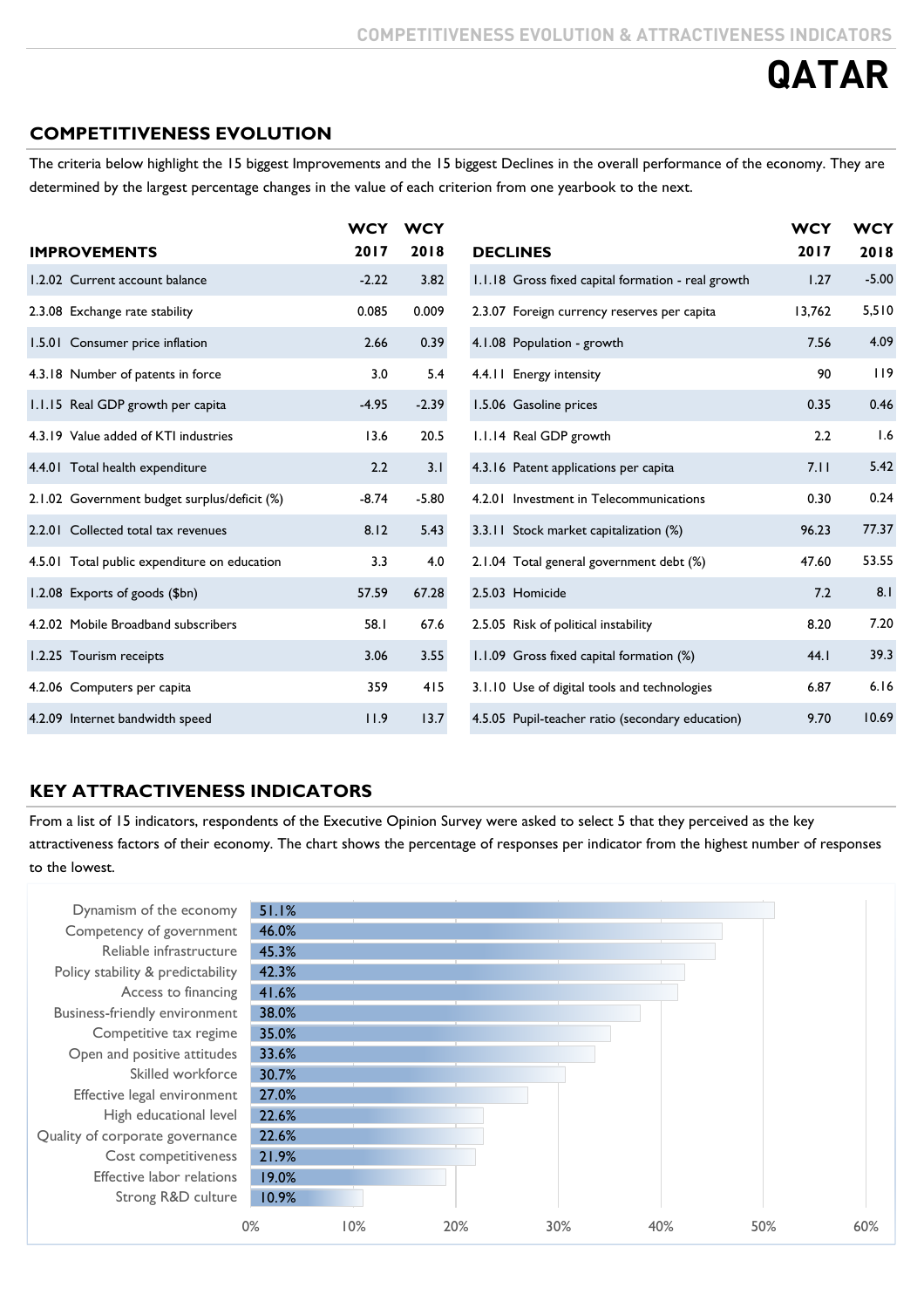# **ECONOMIC PERFORMANCE**



| <b>Sub-Factor Rankings:</b> |    | 2017 2018 |
|-----------------------------|----|-----------|
| Domestic Economy            |    |           |
| International Trade         | 50 | 44        |
| International Investment    | 34 | 40        |
| Employment                  |    |           |
| <b>Prices</b>               | 13 |           |
|                             |    |           |

### **GOVERNMENT EFFICIENCY**



| <b>Sub-Factor Rankings:</b> |    | 2017 2018 |
|-----------------------------|----|-----------|
| <b>Public Finance</b>       | 34 | 36        |
| <b>Tax Policy</b>           |    |           |
| Institutional Framework     | 10 |           |
| <b>Business Legislation</b> | 74 | 19        |
| Societal Framework          | 55 | 55        |

# **BUSINESS EFFICIENCY**



| <b>Sub-Factor Rankings:</b> |    | 2017 2018 |
|-----------------------------|----|-----------|
| Productivity & Efficiency   |    |           |
| Labor Market                | 9  |           |
| Finance                     | 25 | 32        |
| <b>Management Practices</b> | 8  |           |
| <b>Attitudes and Values</b> | 13 |           |

### **INFRASTRUCTURE**



| <b>Sub-Factor Rankings:</b>  | 2017 2018 |    |
|------------------------------|-----------|----|
| <b>Basic Infrastructure</b>  | 5         |    |
| Technological Infrastructure | 40        | 44 |
| Scientific Infrastructure    | 55        | 53 |
| Health and Environment       | 46        | 49 |
| Education                    | 30        | 35 |